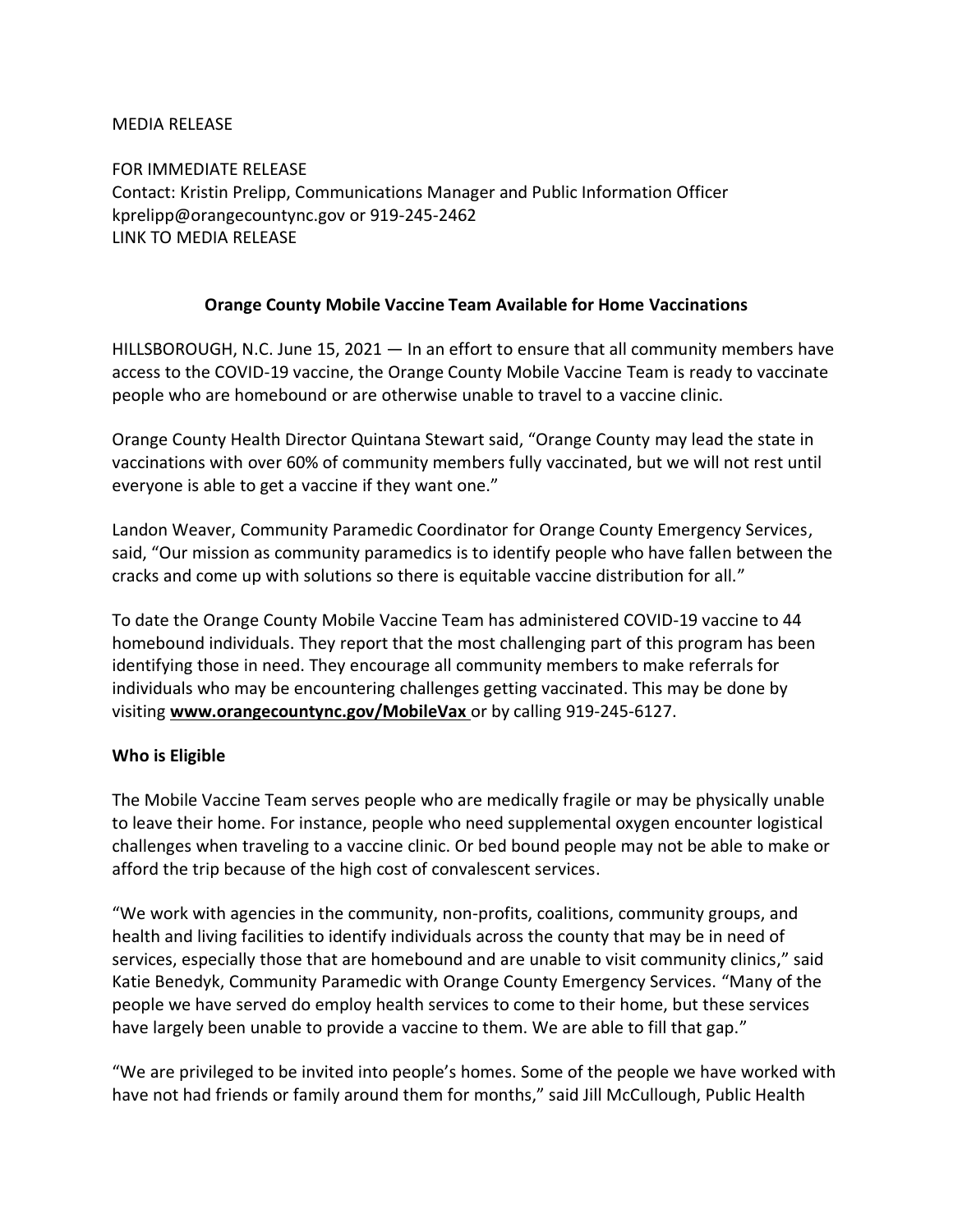Nurse with the Orange County Health Department. "I recall one particular visit in which an older woman pointed out her iPad and told us that had been the only way to speak with her family for many months. The COVID-19 vaccine has allowed her to be able to see her family again. To her, the vaccine is a beacon of hope in this pandemic and it is wonderful to be a part of that hope."

## **How to Sign Up**

- Visi[t www.orangecountync.gov/MobileVax](http://www.orangecountync.gov/MobileVax)
- Call 919-245-6127 and leave a message.

# **Related Graphics**

# **Photo:** Orange County Mobile Vaccine Team

**Cutline:** The Orange County Mobile Vaccine Team poses by one of the vans used to help homebound community members receive a COVID-19 vaccination. From left to right are Landon Weaver, Community Paramedic Coordinator for Orange County Emergency Services; Katie Benedyk, Community Paramedic with Orange County Emergency Services; and Jill McCullough, Public Health Nurse with the Orange County Health Department.

To sign up to be referred to the Orange County Mobile Vaccine Team visit [www.orangecountync.gov/MobileVax](http://www.orangecountync.gov/MobileVax) or call 919-245-6127 and leave a message.

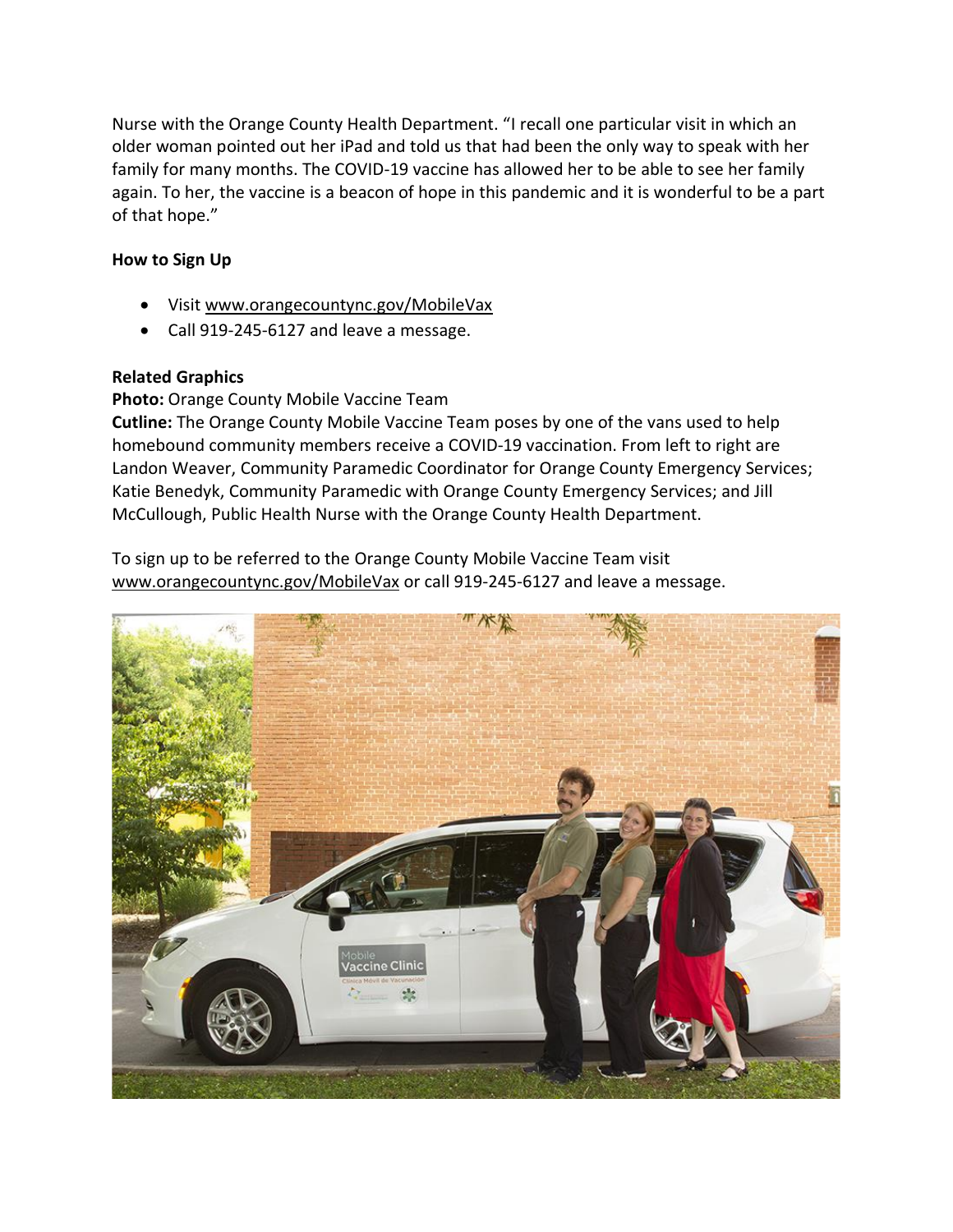Full resolution photo available at:

https://www.orangecountync.gov/DocumentCenter/View/16139/017ochd\_mobile\_vax\_june\_2 021

**Graphic:** Are you homebound or unable to travel to a COVID-19 vaccine clinic?











Our mobile vaccination team can help!

Fill out this form to make an appointment for a COVID-19 vaccination at your home by community paramedics: www.orangecountync.gov/MobileVax

Or call 919-245-6127 and leave a message.

www.orangecountync.gov/getyourshot







English: https://www.orangecountync.gov/DocumentCenter/View/16141/homebound-1382X961

Spanish: [https://www.orangecountync.gov/DocumentCenter/View/16140/homebound-](https://www.orangecountync.gov/DocumentCenter/View/16140/homebound-1382X961-spanish)[1382X961-spanish](https://www.orangecountync.gov/DocumentCenter/View/16140/homebound-1382X961-spanish)